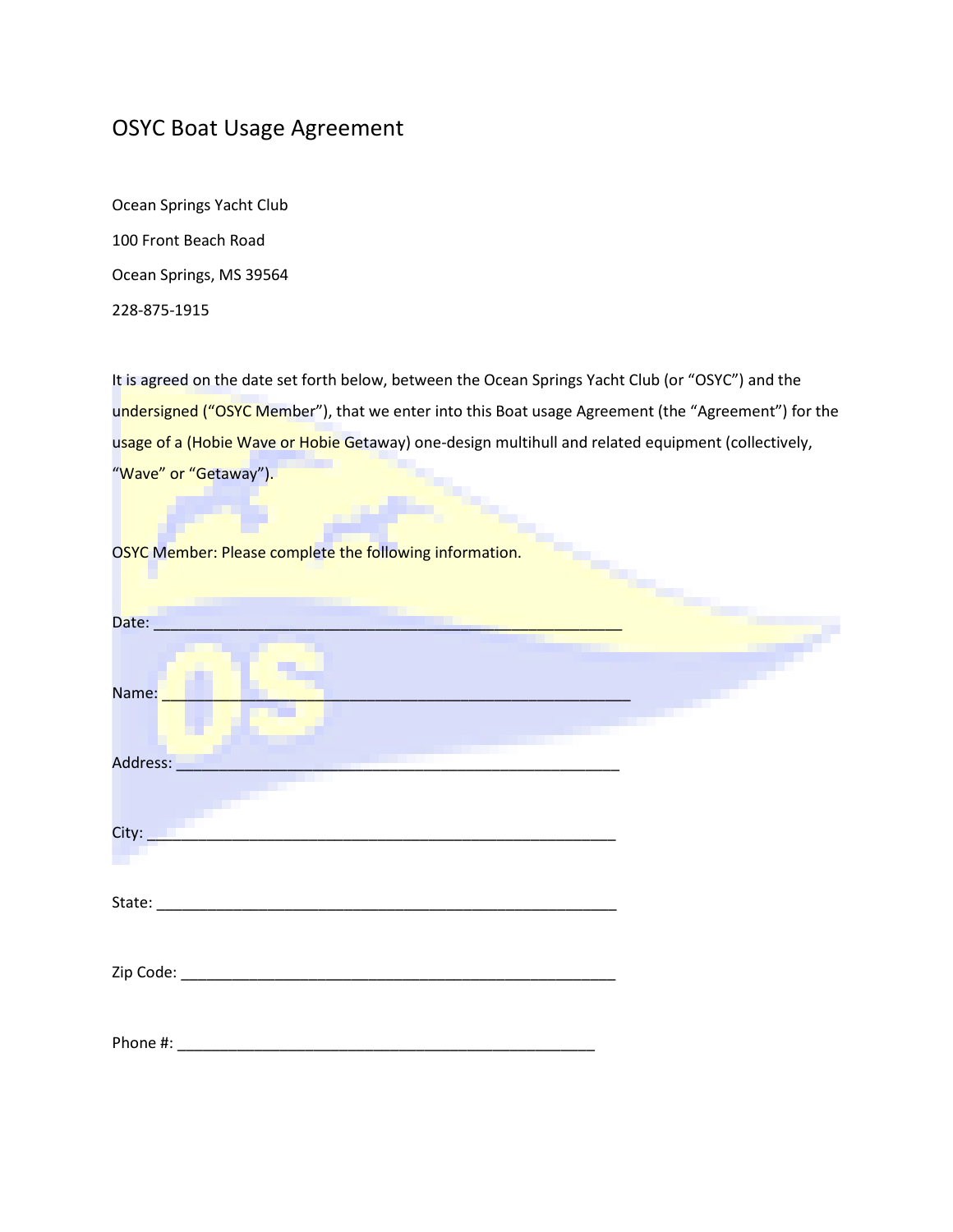OSYC Membership #: \_\_\_\_\_\_\_\_\_\_\_\_\_\_\_\_\_\_\_\_\_\_\_\_\_\_\_\_\_\_\_\_\_\_\_\_\_\_\_\_\_\_

OSYC Member to read all pages of this agreement before signing this document.

### BACKGROUND:

The Hobie Wave or Getaway are small catamarans that can overwhelm an unskilled sailor. It is important that OSYC Member's possess and maintain the necessary skills to safely operate the boat. The OSYC Member is completely responsible for determining whether he or she has the requisite skills to operate the boat in the conditions that exist when the OSYC Member takes out the boat or the conditions that may arise after the OSYC Member takes out the boat. OSYC personal will verify that the OSYC Member has certain limited skills prior to our use of any boats. However, OSYC makes no representations that the skills tested will be sufficient to operate the catamarans in all conditions.

After completing and executing this Agreement, you will be contacted by the OSYC Fleet Captain to discuss the limited skills test and arrange a time to meet and take a test sail. The limited skills test includes, but is not limited to, tying knots while rigging the boat, demonstrating some basic sailing skills (tacking/gybing and stopping the boat) and boat maneuvers including leaving and returning to the beach.

Upon passing the skills-check and test sail, you are free to use the boats, as available, for the term of this Agreement.

### Welcome to OSYC Hobie Wave or Hobie Getaway sailing!

### **TERMS AND CONDITIONS**:

In consideration of the promises and agreements set forth herein, the sufficiency of which is acknowledged by both parties, Ocean Springs Yacht Club agrees to allow the OSYC Member an available boat from its fleet of Hobie Waves And Getaway on the terms and conditions set forth herein: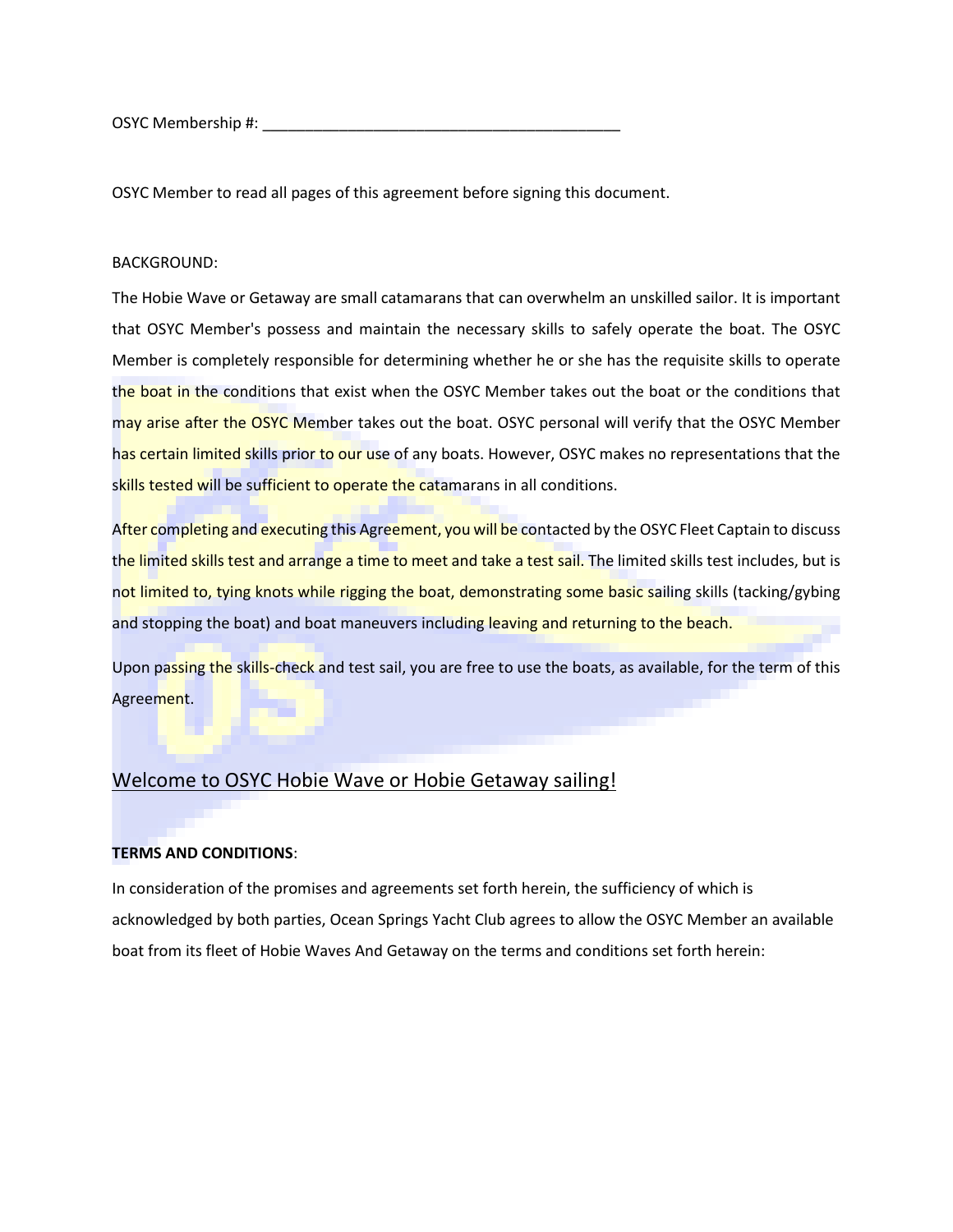#### **INSPECTION**:

The OSYC Member certifies that prior to operating a Boat he/she will examine the boat and equipment and confirm that it is acceptable and suitable for the purpose for which it is to be used. That he/she will operate the boat in accordance with all safety rules and regulations as posted in the OSYC, and further certifies that he/she has read and understands said rules and regulations.

### **USEAGE**:

OSYC Member represents that he/she is experienced and capable in all aspects of the handling and operation of a Hobie Wave or Getaway. Notwithstanding OSYC Member passing any "skills test" administered by OSYC, the OSYC Member is solely responsible for determining whether OSYC Member possess the necessary skills to safely operate a Hobie Wave. OSYC Member agrees that the Hobie Waves will not be occupied by more than four (4) persons at any given time, Hobie Getaway's will not be occupied by more than six (6) persons at any given time.

OSYC Member agrees not to use, nor permit the use:

- a. Of the catamarans for any unlawful purpose;
- b. Of the catamarans in a careless or negligent manner;
- c. Of the catamarans while under the influence of liquor or recreational drug;
- d. By any other person not in the presence of the OSYC Member

In the event of malfunction, breakdown, or if any defect is discovered after acceptance of any Hobie Wave or Getaway, the OSYC Member will immediately report it to OSYC. The continued use of such watercraft is entirely at the OSYC Member's risk and thus OSYC Member assumes all liability of injury and damage to all persons and property that may become involved by its continued use.

OSYC's ability to provide Hobie Wave or Getaway is contingent upon and subject to the return of applicable catamarans by the previous OSYC Member, or any other cause beyond OSYC's control.

OSYC reserves the right to withhold access to any catamarans due to inclement or impending bad weather.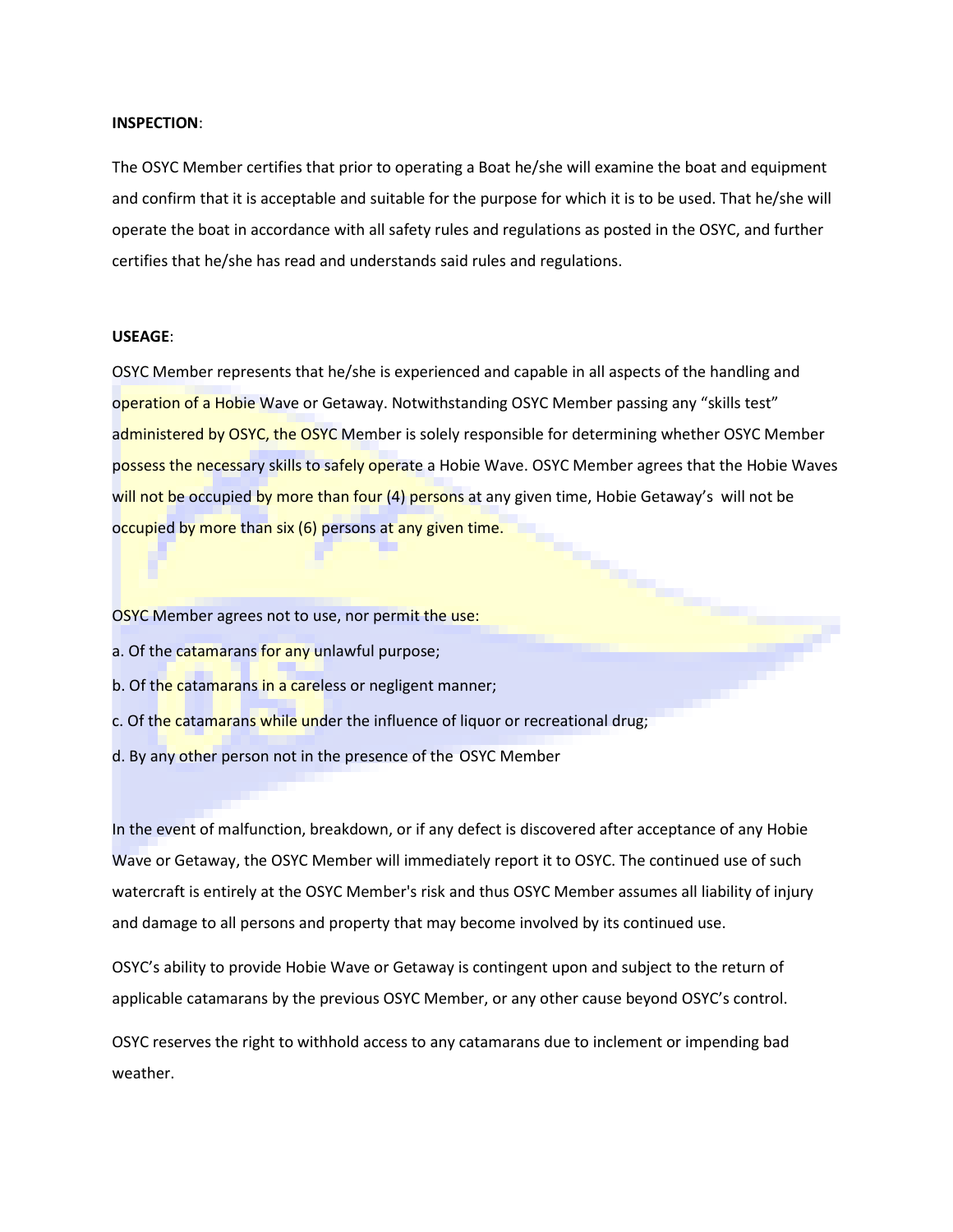### **RETURN OF EQUIPMENT**:

OSYC Member acknowledges and understands that he/she will return the Hobie Wave or Getaway to OSYC beach no later than 30 minutes prior to dusk on the date of each applicable rental or as otherwise agreed to with OSYC.

### **DAMAGES TO EQUIPMENT**:

OSYC Member(s) acknowledges and understands that the Catamaran is to be left in clean, undamaged condition, in the same condition at commencement of the sailing period. If OSYC Member's equipment is not left in suitable condition, OSYC Member acknowledges and understands that OSYC reserves the right to charge OSYC Member for any repairs or special cleaning. OSYC Member acknowledges, understands, and agrees that by signing this Agreement, he/she is authorizing OSYC to charge Member's membership account for any physical damages (including the theft of the boat) sustained to the watercraft and equipment up to an amount equal to \$1500.

### **TERM**:

The term of this Agreement shall be 12 months from the date hereof; provided, that, no lapse of time shall excuse a party hereunder from any obligations arising under this Agreement which arose during the term of this Agreement.

### **LOSS OF OSYC MEMBER'S PERSONAL PROPERTY**:

It is expressly agreed that OSYC shall not be liable for loss of or damage to any property left of stored by OSYC Member or any other person on the Catamarn after return thereof to OSYC. OSYC Member agrees to hold OSYC harmless from and against any such claims.

OSYC Member further acknowledges that reservations for Catamarans are made on a "first come, first serve" basis, and as such OSYC does not guarantee the availability of any Catamaran at any specific time or date. OSYC Member's use of a Catamarans in any regatta will be subject to applicable boat use and as determined by OSYC for the applicable event.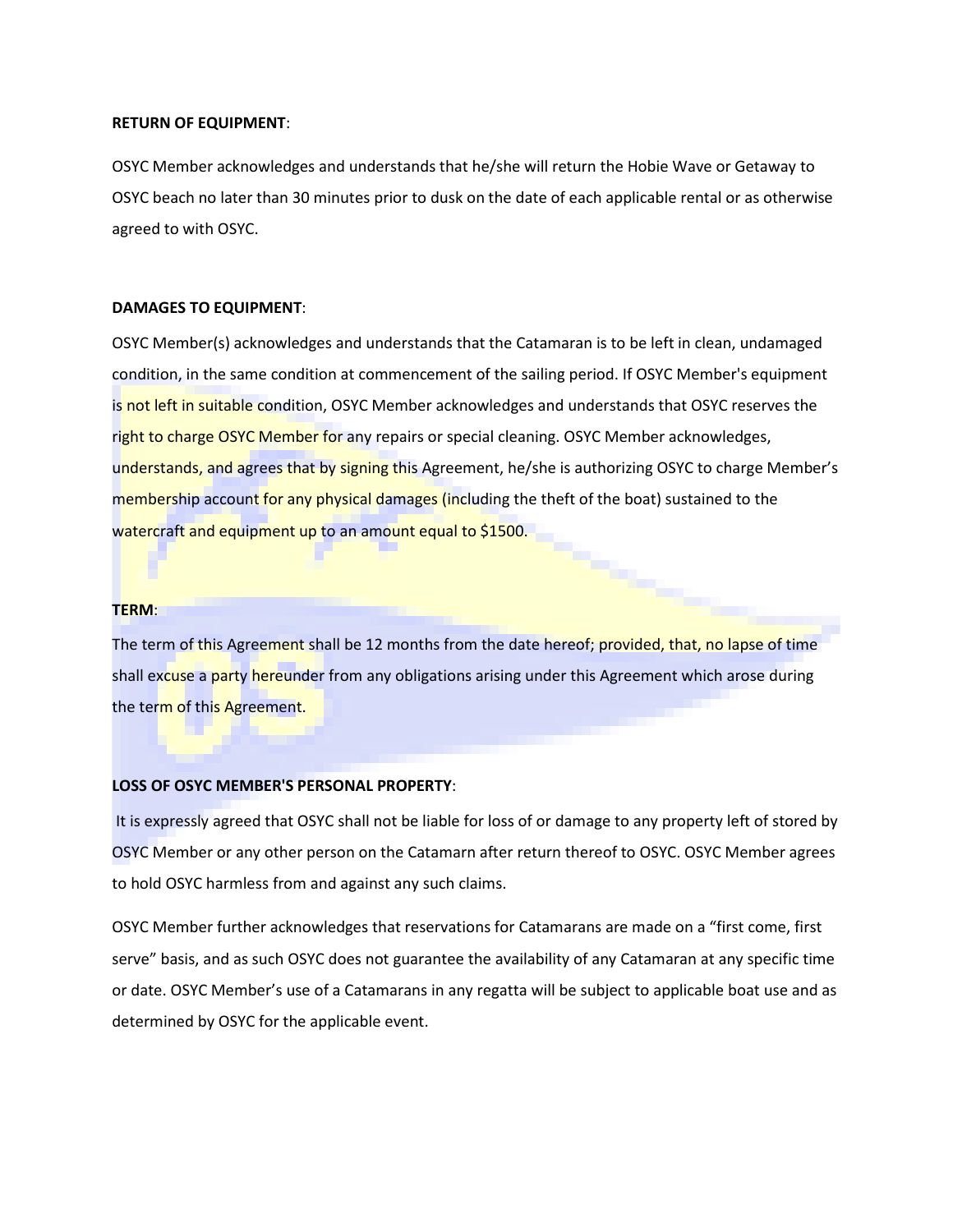### **GENERAL**:

Should any term or condition of OSYC Member Agreement be held void or unenforceable, then that term shall be deemed severed from this Agreement and the enforceability and the remainder shall not be affected and will remain in full force and effect. The OSYC Member agrees that he/she has read the Ocean Springs Yacht Club Release & Waiver Agreement and has delivered a fully executed copy of same to OSYC prior, to or concurrently with, the execution of this OSYC Member Boat Agreement.

THE TERMS AND CONDITIONS OF THIS CONTRACT CONTAINS THE ENTIRE UNDERSTANDING BETWEEN OSYC Member AND OSYC AND NO OTHER REPRESENTATION OR INDUCEMENT, ORAL OR WRITTEN, HAS BEEN MADE WHICH IS NOT INCLUDED IN THIS USAGE AGREEMENT. OSYC MEMBER MAY NOT ASSIGN, DELEGATE OR OTHERWISE TRANSFER THIS AGREEMENT.

I HAVE READ ALL PAGES OF THE AGREEMENT AND FULLY UNDERSTAND THE TERMS AND CONDITIONS AS SET FORTH HEREIN AND ACKNOWLEDGE RECEIPT OF A COPY OF THIS AGREEMENT.

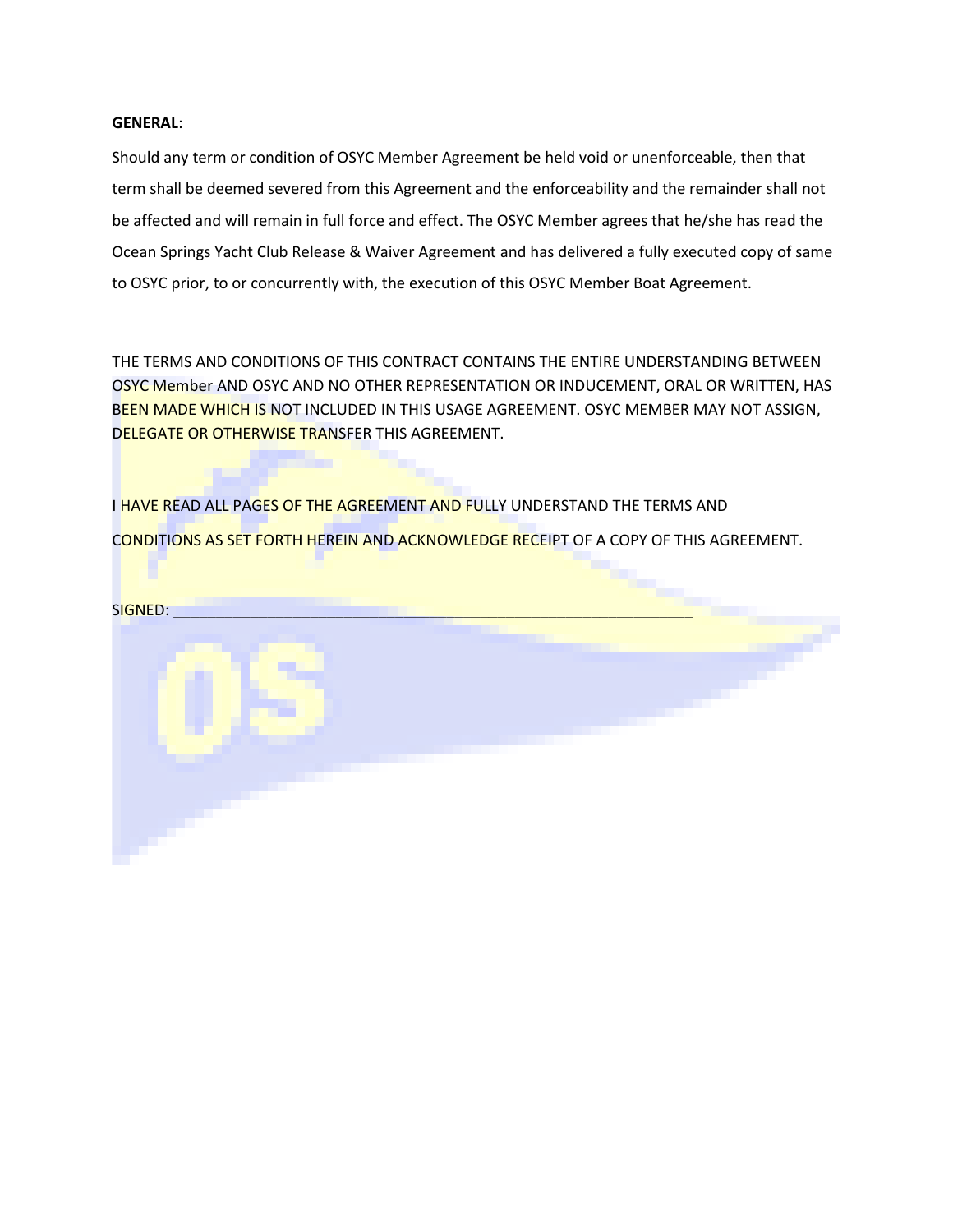## OSYC/OSSS LIABILITY

I fully understand that sailing is a dangerous activity and may result in damage, injury or even death. I participate and use OSYC/OSSS boat at my own risk and assume any risk involved. Ocean Springs Yacht Club, Inc. and Ocean Springs Sailing Squadron, Inc. reserves the right to accept or reject any or all use request. Completion of a float plan includes reading these boats use rules and signing to state acceptance of these terms. I here by release the Ocean Springs Yacht Club, Inc., Ocean Springs Sailing Squadron, Inc. their affiliates and all sponsors from any and all damages, cost or injuries of any kind. Furthermore I agree to defend and hold harmless the abovementioned parties from any and all actions caused fully or in part by my acts, omissions, negligence or breach of agreement. I also permit the use of my image or likeness, including the use of photography, film or video by the Ocean Springs Yacht Club, Inc. and Ocean Springs Sailing Squadron, Inc. and other related parties for commercial purposes and promotion. These provisions shall survive the termination of the use of the boat.

Sign(print) and Signature Signature Date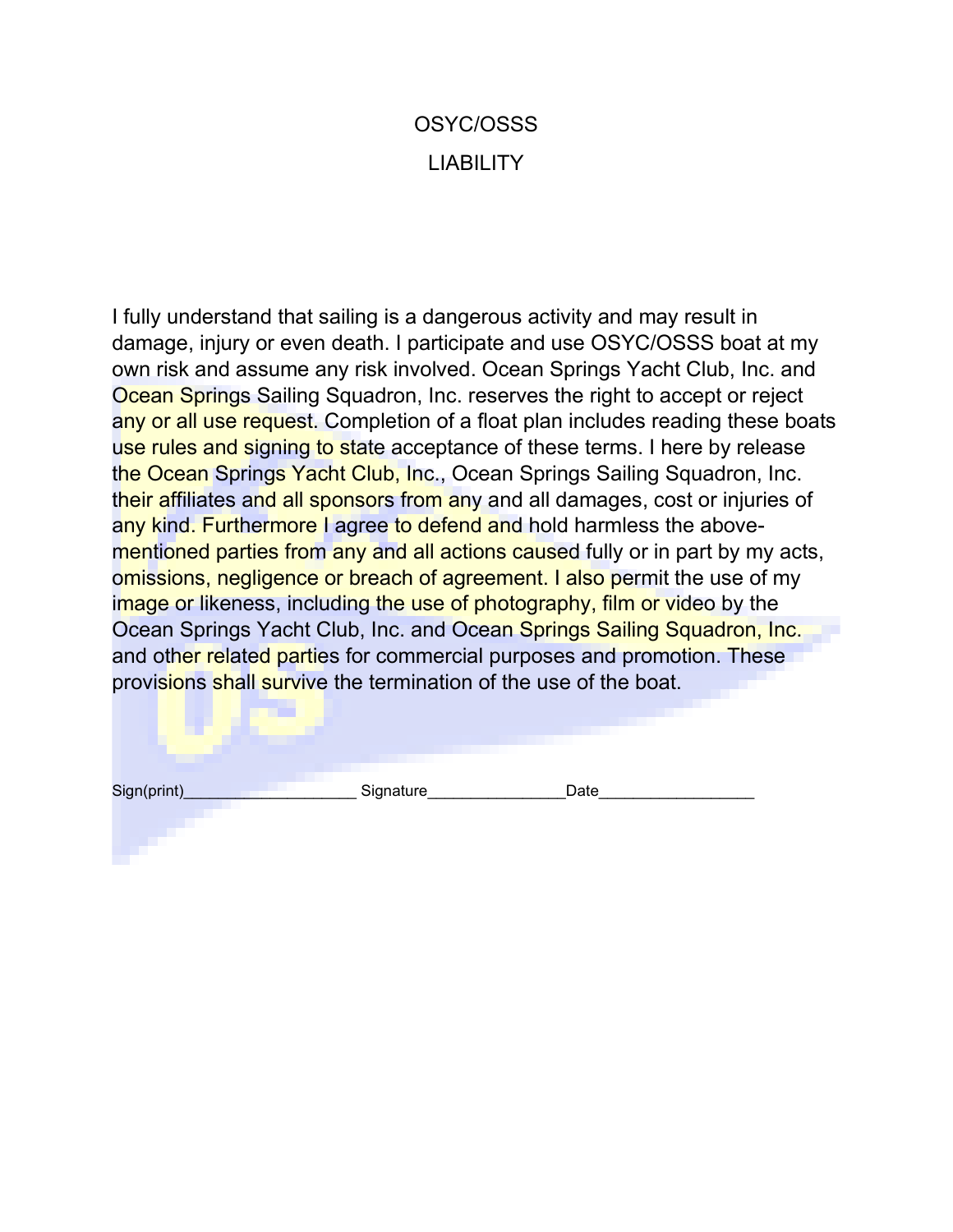## **OSYC/OSSS Boat Rules**

### **WHO MAY USE BOATS:**

Osyc members in good standing who are also OSSS certified sailors, or OSSSS certified junior sailors may skipper club boats. The book with certified sailor sheets is in the Yacht Club office.

Non-members are not permitted to use club boats.

Junior sailors under the age of 16 are not permitted to take non-members on club boats without a certified adult sailor.

### **WHEN BOATS MAY BE USED:**

First come-first served during club operating hours or as granted by the Fleet Captain. The Ocean Springs High School Sailing Team has priority use of boats during practice hours.

All boats must be back on the OSYC beach by sunset.

### **HOW TO CHECK OUT A BOAT:**

Complete a float plan in the Yacht Club office. Your eligibility will be checked, and you will be issued a block for the boat.

It is imperative to note the condition of the boat upon departure and return, securely tie down the boat, return the sails and other equipment to the appropriate locker, return the block to the office and closeout the float plan.

### **RULES:**

The minimum age for sailing of club boats without a certified adult sailor is 14.

Sailors over the age of 16 may sail within the area on map 1. This area is defined as within sight of the OSYC clubhouse, with the exception of picnicking on Deer Island along the casino row channel. Do not go under the bridge, into Davis Bayou, or past the east end of Deer Island. At all times minimize your sailing in the channel and give way to ALL other vessels. Many are restricted to navigation in the channel. Some large vessels CANNOT stop and may not even see you.

Sailors under 16 may sail within the area indicated on map 2. This area is defined as between the Ocean Springs Biloxi bridge to the north, the slip channel to the west, and the county pier adjacent to the Ocean Springs Harbor to the south.

Club boats shall not be sailed in winds exceeding 12 knots (NUMEROUS WHITECAPS), in threatening or inclement weather, or when Small Craft Warnings are in effect. THIS DECISION IS AT THE SOLE DISCRETION OF THE FLEET CAPTAIN OR THE FLEET CAPTAINS' AUTHORIZED PERSON (S).

> Everyone on a club boat MUST wear a personal flotation device (life jacket). No more than 4 people on a Hobie Wave or 6 people on the Hobie Getaway. Club boats may not be used for pleasure sailing during scheduled sailing lessons, races, or regattas. Dates and times of these events are clearly posted in the newsletters, Facebook, and the club website.

The certified sailor who signs out a club boat shall have the following additional duties and responsibilities:

-Ensure all rules are followed and safe and courteous conduct of all on the boat.

-Ensure the boat, equipment, gear, sails, etc. are properly cared for and neatly stored after use. -Boats must be tied down in their proper place. Sails must be neatly rolled and stowed. -Return any lifejackets and close out the float plan.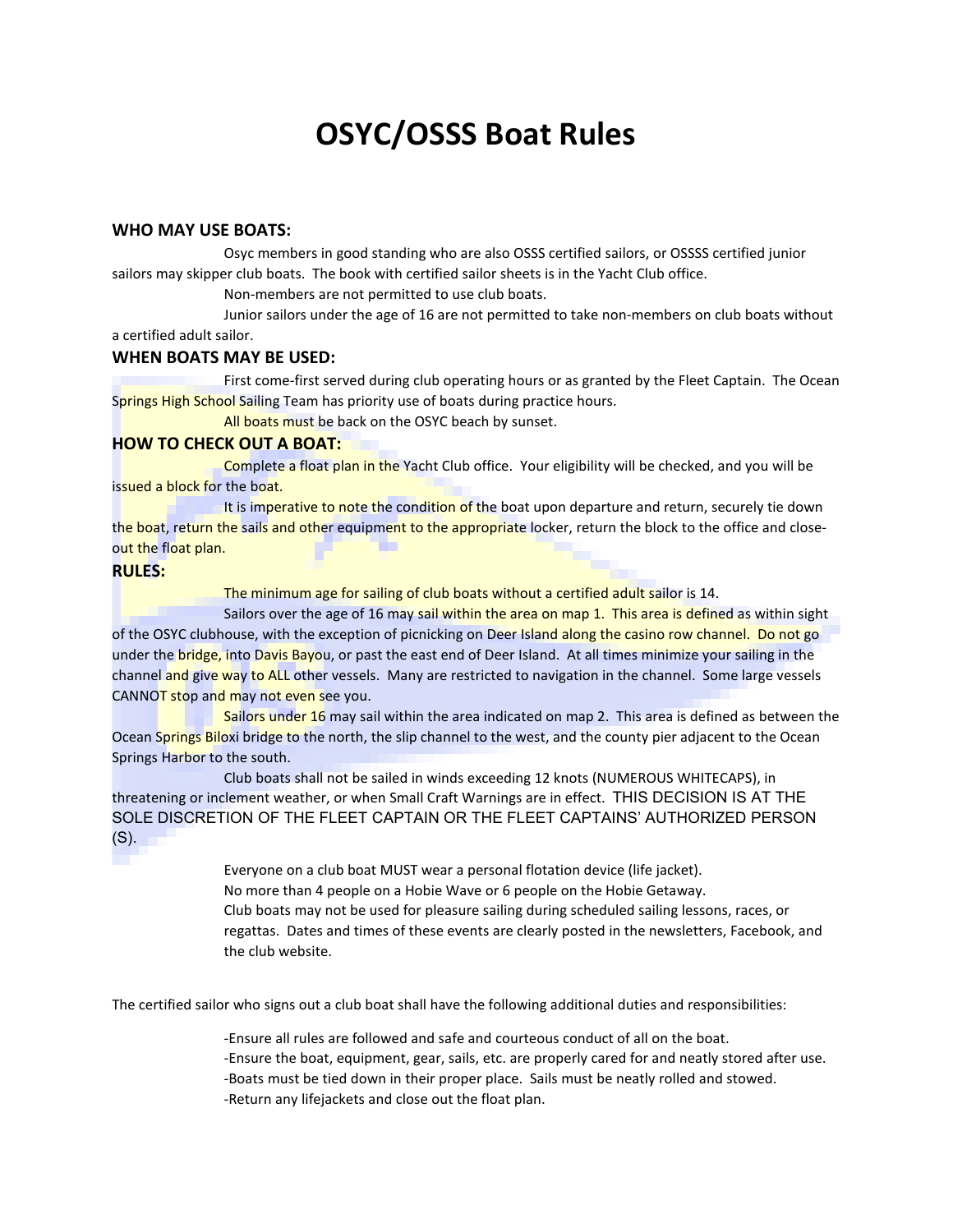FLOAT PLANS ARE A CRITICAL SAFETY MEASURE. FAILURE TO FILL OUT A FLOAT PLAN OR CLOSE OUT A FLOAT PLAN MAY RESULT IN LOSS OF SAILING PRIVILEGES. FAILURE TO FILL OUT A FLOAT PLAN TWICE WILL RESULT IN LOSS OF SAILING PRIVILEGES.

### **I HAVE READ AND WILL ADHERE TO THE BOAT RULES (LIABILITY/FEES ETC) ON FILE AA SIGNED.**

**PRINT AND SIGN: \_\_\_\_\_\_\_\_\_\_\_\_\_\_\_\_\_\_\_\_\_\_\_\_\_\_\_\_\_\_\_\_\_\_\_\_\_\_\_\_\_\_ Date\_\_\_\_\_\_\_\_\_\_\_\_\_\_\_\_\_\_\_\_**

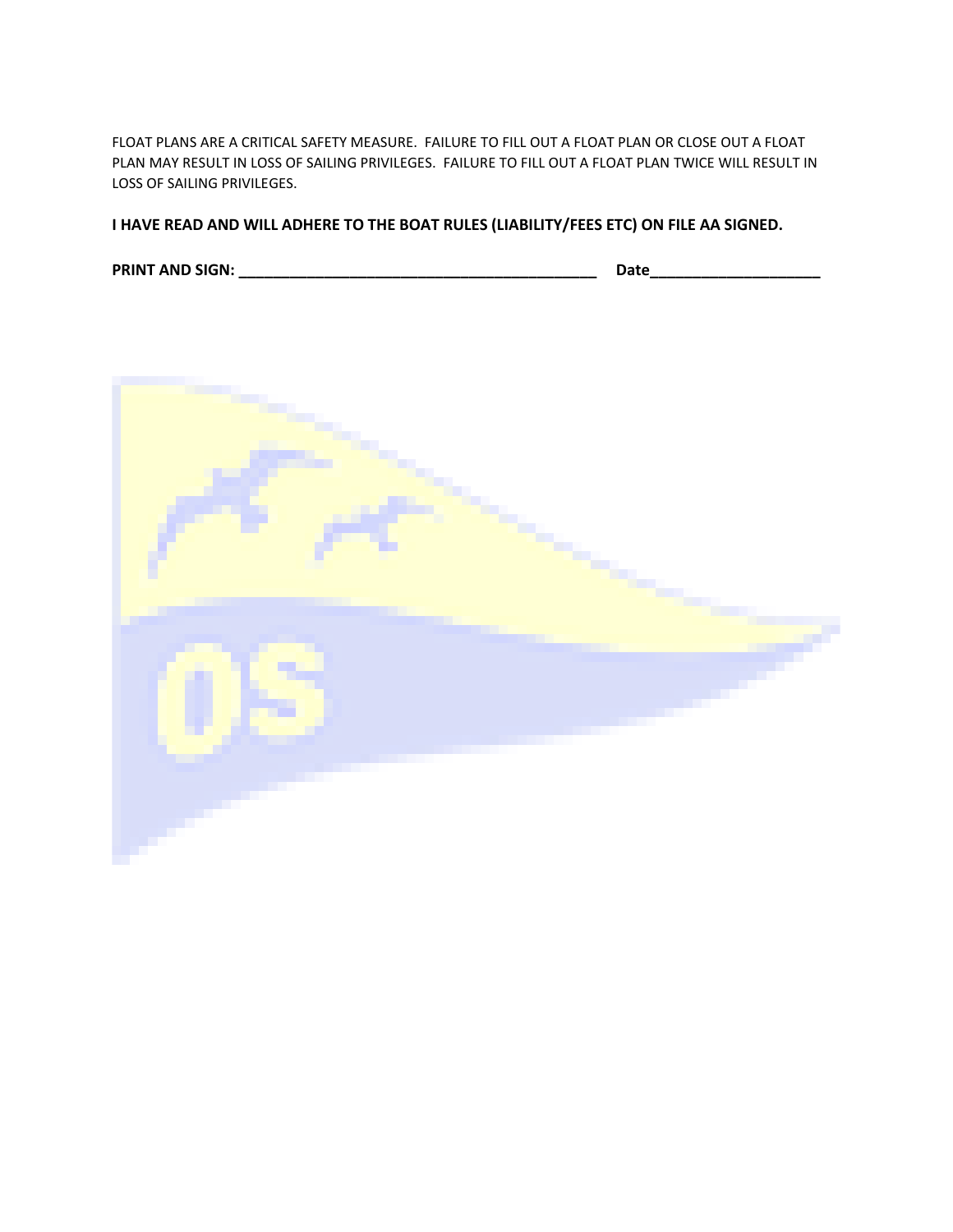



|                                                                     | AGE:                  |
|---------------------------------------------------------------------|-----------------------|
|                                                                     | <b>AGE:</b>           |
|                                                                     | <b>AGE:</b>           |
|                                                                     |                       |
| Time Out: _________________Time In: ________________________        |                       |
| *YOU MUST COME BACK AND SIGN THE BOAT IN!!                          |                       |
| <b>WHICH CLUB BOAT YOU'RE TAKING:</b>                               |                       |
| Wave Number Getaway _________                                       |                       |
| LIST THE CELL PHONE NUMBER &/OR VHF CHANNEL WILL YOU HAVE ON BOARD: |                       |
|                                                                     |                       |
| WHO SHALL WE CALL IF YOU ARE NOT BACK BY DARK OR IN AN EMERGENCY?   |                       |
|                                                                     |                       |
| <b>WHERE ARE YOU GOING? CIRCLE THAT AREA ON THE MAP.</b>            |                       |
| <b>OSYC/OSSS Sailing Area Boundary</b>                              | <b>S</b> OSYC         |
|                                                                     | Sailing Area Boundary |
|                                                                     |                       |
|                                                                     |                       |
|                                                                     |                       |
|                                                                     |                       |
|                                                                     |                       |
|                                                                     |                       |
| Deer Island                                                         |                       |
| Biloxi Bay                                                          |                       |
|                                                                     |                       |

**I HAVE READ AND WILL ADHERE TO THE BOAT RULES (LIABILITY/FEES ETC) IF A MINOR, A PARENT OR GUARDIAN'S SIGNATURE IS REQUIRED**  PRINT, SIGN AND DATE \_\_